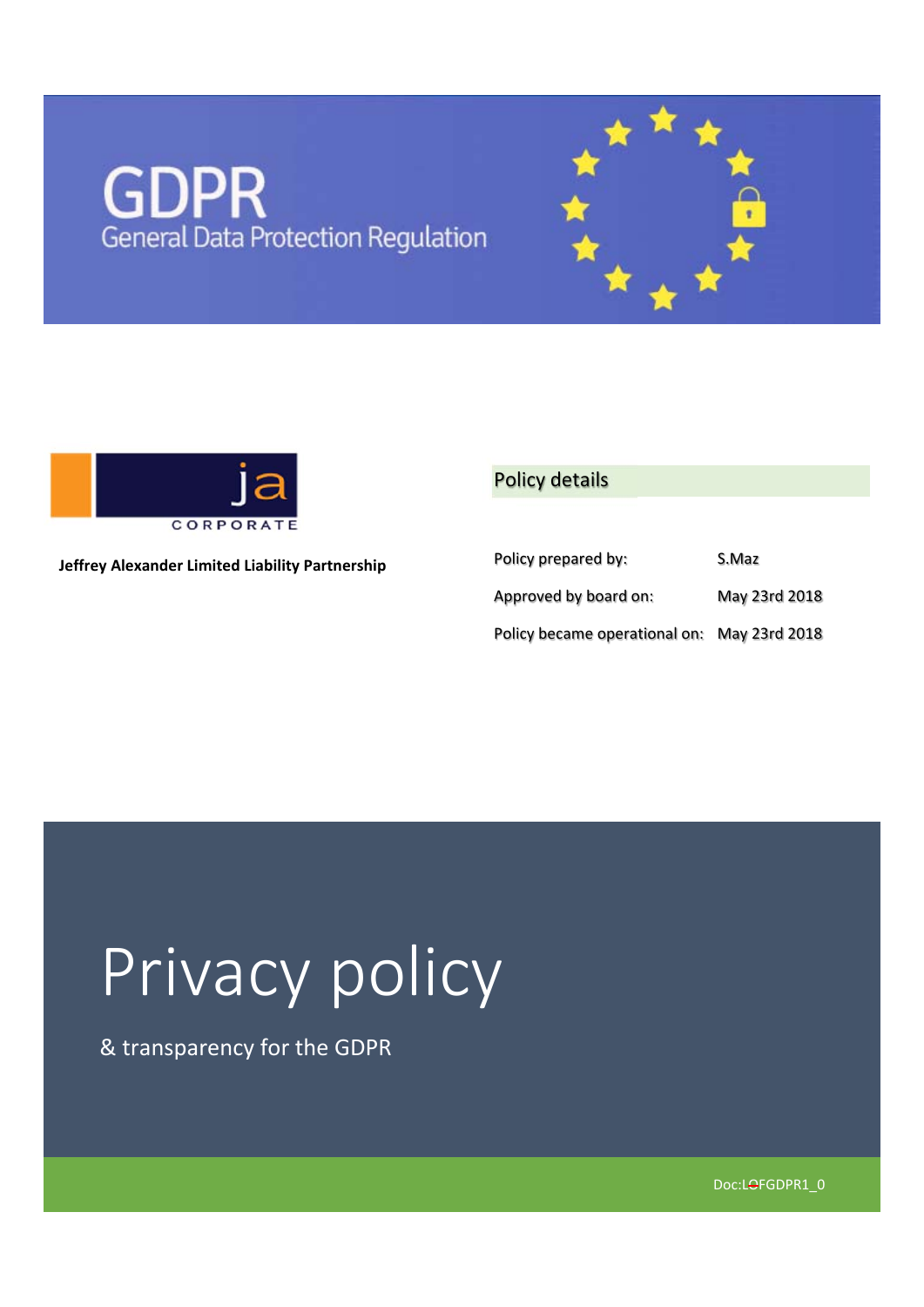## **Our Privacy policy**

#### **Summary – This Policy**

This Policy explains how we may Process your Personal Data. This Policy may be amended or updated from time to time, so please check it regularly for updates.

This Policy is issued by Jeffrey Alexander Limited Liability Partnership. (together "Company", "we", "us" and "our") and is addressed to individuals outside our organisation with whom we interact, including customers, visitors to our Sites, users of our products or services (together, "you"). Defined terms used in this Policy are explained in Section at the bottom of this policy.

For the purposes of this Policy, Company is the Controller. This Policy covers the information practices relating to Company services ("Services") offered now or in the future. Contact details are provided in the section at the bottom of this policy.

This Policy may be amended or updated from time to time to reflect changes in our practices with respect to the Processing of Personal Data, or changes in applicable law. We encourage you to read this Policy carefully, and to regularly check this page to review any changes we might make in accordance with the terms of this Policy.

#### **Summary – Collection of Personal Data**

We may collect or obtain Personal Data about you: directly from you (e.g., where you contact us); in the course of our relationship with you (e.g., request a survey or service); when you register to use any of our Sites, or services; when you make your Personal Data public (e.g., if you make a public post about us on social media); when you visit our Sites or when you interact with any third party content on a Site. We may also receive Personal Data about you from third parties (e.g., law enforcement authorities).

We may collect Personal Data about you from the following sources:

- **Data you provide**: We may obtain your Personal Data when you provide it to us (e.g., where you contact us via email or telephone, or by any other means, or when you provide us with your business card).
- **Relationship data**: We may collect or obtain your Personal Data in the ordinary course of our relationship with you (e.g., if you purchase a service from us).
- **Survey**: We may obtain your Personal Data when providing a valuation assessment on a property when instructed.
- **Data you make public**: We may collect or obtain your Personal Data that you manifestly choose to make public, including via social media (e.g., we may collect information from your social media profile(s), if you make a public post about us).
- **Site data**: We may collect or obtain your Personal Data when you visit any of our Sites or use any features or resources available on or through a Site.
- **Registration details**: We may collect or obtain your Personal Data when you use, or register to use, any of our Sites or services.
- **Third party information**: We may collect or obtain your Personal Data from third parties who provide it to us (e.g., credit reference agencies; law enforcement authorities; etc.).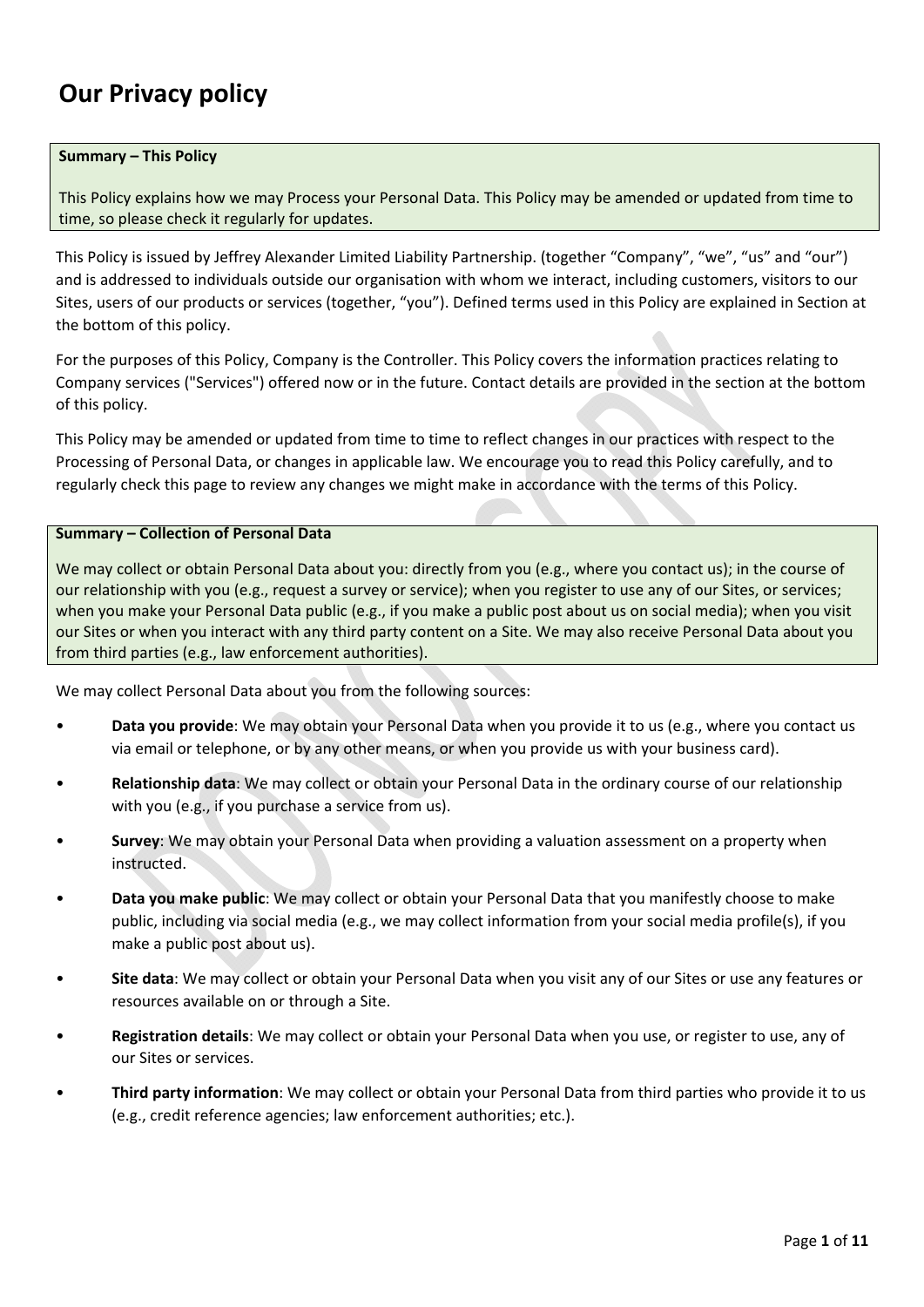## **Creation of Personal Data**

 We may also create Personal Data about you, such as records of your interactions with us, and details of your purchase history for internal administration purposes and analysis.

## **Categories of Personal Data we may Process**

#### **Summary – Categories of Personal Data we may Process**

We may Process: your personal details (e.g., your name); demographic data (e.g., your age); your contact details (e.g., your address); records of your consents; purchase details; payment details (e.g., your billing address); information about our Sites and devices (e.g., the type of device you are using).

We may Process the following categories of Personal Data about you:

**Personal details**: given name(s); preferred name; and photograph.

**Demographic information**: gender; date of birth/age; nationality; salutation; job title/industry; and language preferences.

**Contact details**: correspondence address; telephone number; email address; and details of your public social media profile(s).

**Consent records**: records of any consents you may have given, together with the date and time, means of consent and any related information (e.g., the subject matter of the consent).

**Payment details**: invoice records; payment records; billing address; payment method; bank account number or credit card number; cardholder or accountholder name; card or account security details; card 'valid from' date; and card expiry date; BACS details; SWIFT details; IBAN details; payment amount; payment date; and records of cheques.

**Data relating to our Sites device type**; operating system; browser type; browser settings; IP address; language settings; dates and times of connecting to a Site; App usage statistics; App settings; location data, and other technical communications information (some of which may constitute Personal Data); username; password; usage data; aggregate statistical information.

**Employer details**: where you interact with us in your capacity as an employee, the contact information of your employer (including name, address, telephone number and email address) to the extent relevant.

**Views and opinions**: any views and opinions that you choose to send to us, or publicly post about us on social media platforms.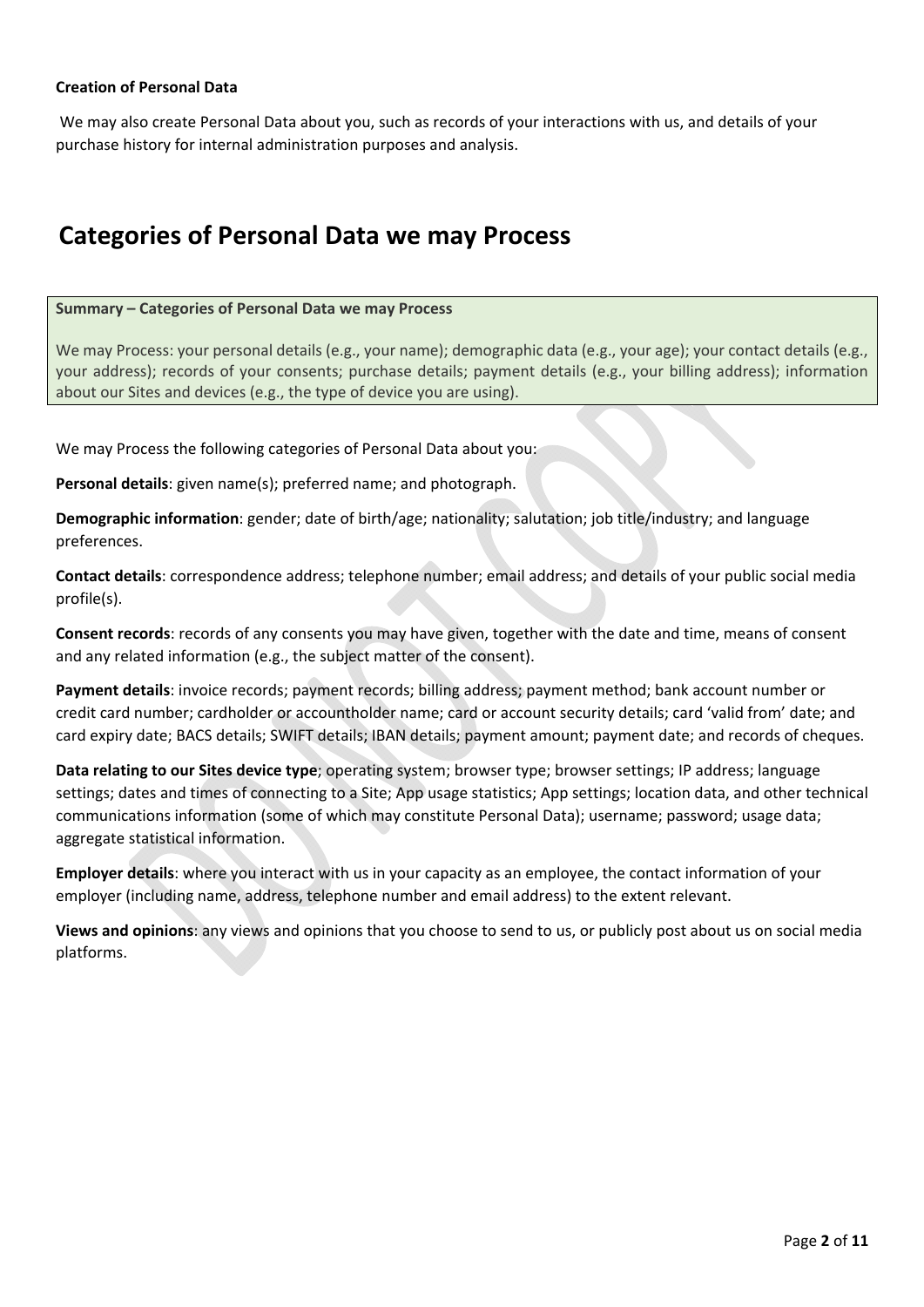## **Lawful basis for Processing Personal Data**

## **Summary – Lawful basis for Processing Personal Data**

We may Process your Personal Data where: you have given your prior, express consent; the Processing is necessary for a contract between you and us; the Processing is required by applicable law; the Processing is necessary to protect the vital interests of any individual; or where we have a valid legitimate interest in the Processing.

In Processing your Personal Data in connection with the purposes set out in this Policy, we may rely on one or more of the following legal bases, depending on the circumstances:

**Consent**: We may Process your Personal Data where we have obtained your prior, express consent to the Processing (this legal basis is only used in relation to Processing that is entirely voluntary – it is not used for Processing that is necessary or obligatory in any way);

**Contractual necessity**: We may Process your Personal Data where the Processing is necessary in connection with any contract that you may enter into with us;

**Compliance with applicable law**: We may Process your Personal Data where the Processing is required by applicable law;

**Vital interests**: We may Process your Personal Data where the Processing is necessary to protect the vital interests of any individual; or

**Legitimate interests**: We may Process your Personal Data where we have a legitimate interest in carrying out the Processing for the purpose of managing, operating or promoting our business, and that legitimate interest is not overridden by your interests, fundamental rights, or freedoms.

## **Sensitive Personal Data**

## **Summary – Sensitive Personal Data**

We do not seek to collect or otherwise Process your Sensitive Personal Data. Where we need to Process your Sensitive Personal Data for a legitimate purpose, we do so in accordance with applicable law.

We do not seek to collect or otherwise Process your Sensitive Personal Data in the ordinary course of our business. Where it becomes necessary to process your Sensitive Personal Data for any reason, we rely on one of the following legal bases:

**Compliance with applicable law**: We may Process your Sensitive Personal Data where the Processing is required or permitted by applicable law (e.g., to comply with our diversity reporting obligations);

**Detection and prevention of crime**: We may Process your Sensitive Personal Data where the Processing is necessary for the detection or prevention of crime (including the prevention of fraud);

**Establishment, exercise or defence of legal rights**: We may Process your Sensitive Personal Data where the Processing is necessary for the establishment, exercise or defence of legal rights; or

**Consent**: We may Process your Sensitive Personal Data where we have, in accordance with applicable law, obtained your prior, express consent prior to Processing your Sensitive Personal Data (this legal basis is only used in relation to Processing that is entirely voluntary – it is not used for Processing that is necessary or obligatory in any way).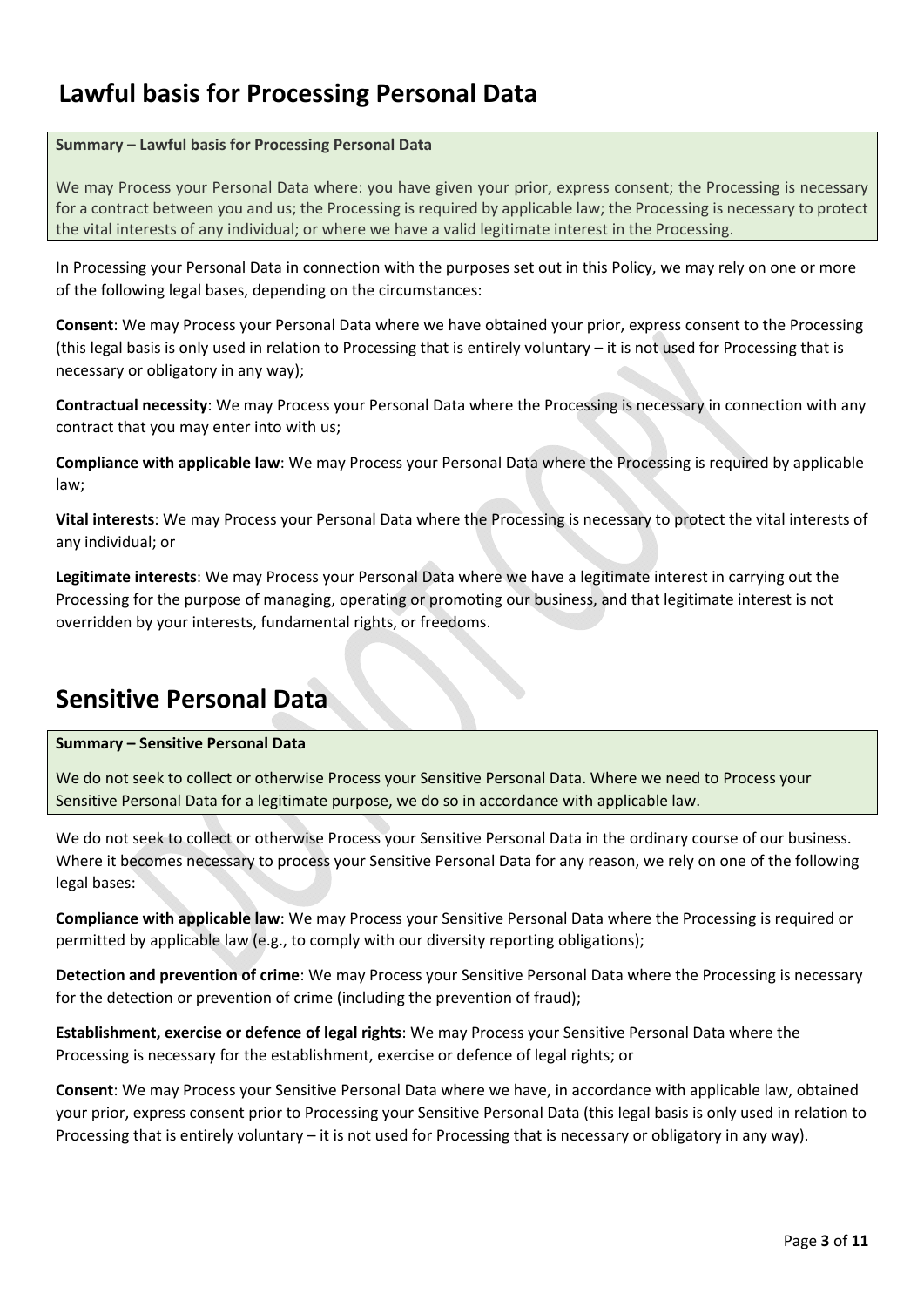## **Purposes for which we may Process your Personal Data**

## **Summary – Purposes for which we may Process your Personal Data**

We may Process your Personal Data for the following purposes: providing services to you; operating our Sites and CRM systems; communicating with you; managing our IT systems; health and safety; financial management; conducting surveys; conducting investigations where necessary; compliance with applicable law; and improving our Sites and services.

The purposes for which we may Process Personal Data, subject to applicable law, include:

**Provision of services to you**: providing our services to you; communicating with you in relation to those services, and providing you with promotional discounts at your request or in connection with those services or similar services. An out‐out will be provided towards any promotional contact should you feel it's not of interest including the right to be forgotten.

**Our Sites and CRM's**: operating and managing our Sites and our CRM systems; providing information to you; communicating and interacting with you via our Sites and our CRM's; identifying issues with our Sites and CRM's and planning improvements to or creating new Sites and CRM's; and notifying you of changes to any of our Sites, our CRM's, or our services.

**Communications**: communicating with you via any means (including via email, telephone, text message, social media, post or in person) news items and other information in which you may be interested, subject to ensuring that such communications are provided to you in compliance with applicable law; maintaining and updating your contact information where appropriate; and obtaining your prior, opt-in consent where required.

**Communications and IT operations**: management of our communications systems; operation of IT security systems; and IT security audits.

**Health and safety**: health and safety assessments and record keeping; and compliance with related legal obligations.

**Financial management**: sales; finance; corporate audit; and vendor management.

**Surveys**: engaging with you for the purposes of obtaining your views on our services.

**Investigations**: detecting, investigating and preventing breaches of policy, and criminal offences, in accordance with applicable law.

**Legal proceedings**: establishing, exercising and defending legal rights.

**Legal compliance**: compliance with our legal and regulatory obligations under applicable law.

**Improving our Sites, CRM's, services**: identifying issues with our Sites, our CRM's, or our services; planning improvements to our Sites, our CRM's, or our services; and creating new Sites, CRM's, or services.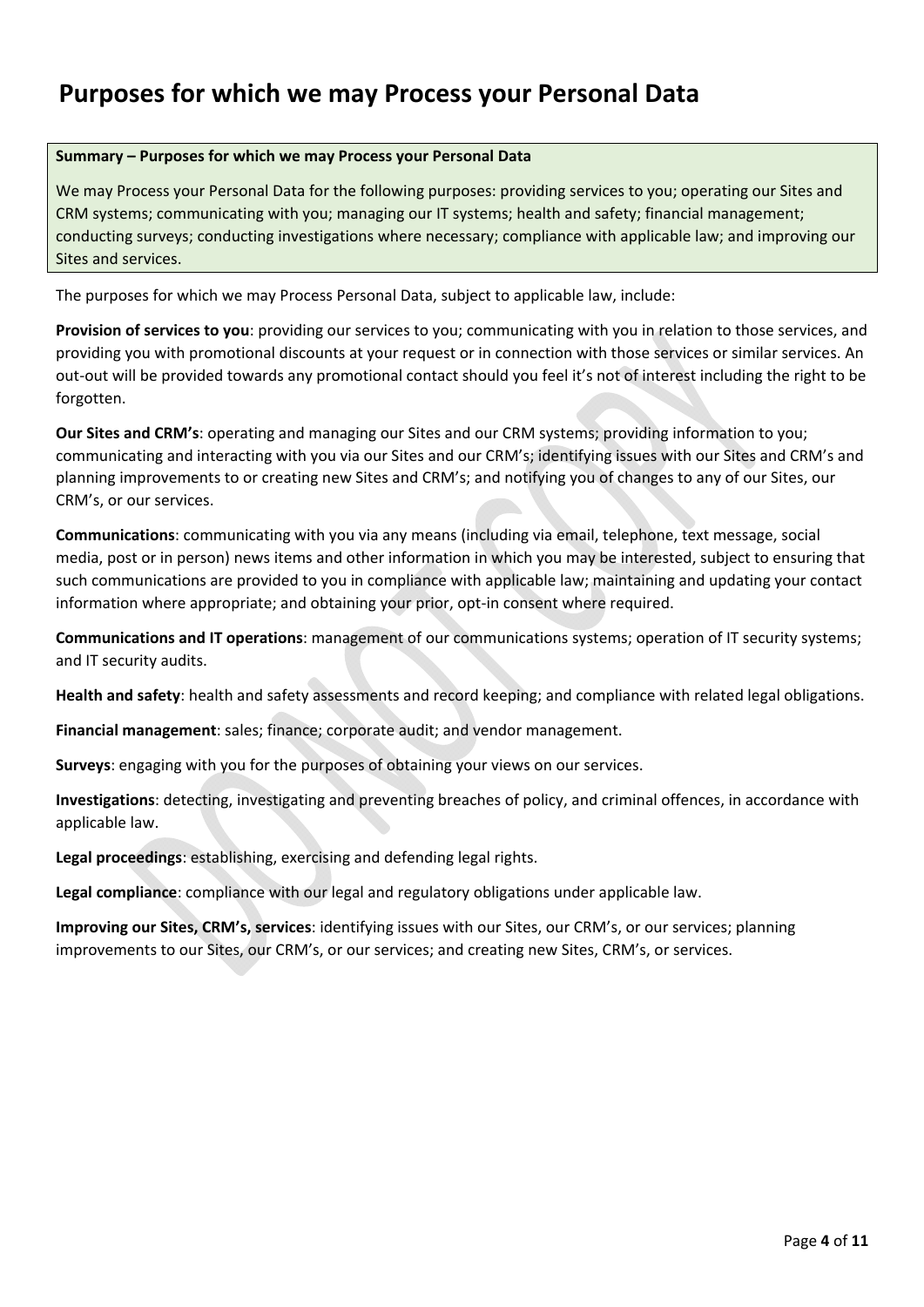## **Disclosure of Personal Data to third parties**

## **Summary – Disclosure of Personal Data to third parties**

We may disclose your Personal Data to: legal and regulatory authorities; our external advisors; our Processors; any party as necessary in connection with legal proceedings; any party as necessary for investigating, detecting or preventing criminal offences; any purchaser of our business; and any third‐party providers of acting on our behalf as part of the service, plugins or content used on our Sites.

We may disclose your Personal Data to other entities within the Company suppliers, for legitimate business purposes (including operating our Sites and our CRM, and providing services to you), in accordance with applicable law. In addition, we may disclose your Personal Data to:

**Independent Surveyors**, we may instruct an independent surveyor on order to fulfil our services or contract to the customer;

**legal and regulatory authorities**, upon request, or for the purposes of reporting any actual or suspected breach of applicable law or regulation;

**outside professional advisors** (such as accountants, auditors, solicitors or sheriffs), subject to binding contractual obligations of confidentiality;

**third party Processors** (such as payment services providers; data centres; etc.), located anywhere in the world, subject to the requirements noted below;

**any relevant party**, law enforcement agency or court, to the extent necessary for the establishment, exercise or defence of legal rights;

**any relevant party** for the purposes of prevention, investigation, detection or prosecution of criminal offences or the execution of criminal penalties, including safeguarding against and the prevention of threats to public security;

**Any relevant third‐party** acquirer(s), in the event that we sell or transfer all or any relevant portion of our business or assets (including in the event of a reorganization, dissolution or liquidation);

If we engage a third‐party Processor to Process your Personal Data, the Processor will be subject to binding contractual obligations to: (i) only Process the Personal Data in accordance with our prior written instructions; and (ii) use measures to protect the confidentiality and security of the Personal Data; together with any additional requirements under applicable law.

## **International transfer of Personal Data**

## **Summary – International transfer of Personal Data**

We may transfer your Personal Data to recipients in other countries. Where we transfer Personal Data from the EEA to a recipient outside the EEA that is not in an Adequate Jurisdiction, we do so on the basis of Standard Contractual Clauses.

Where the customer has an international property or business overseas, we may need to transfer your Personal Data within the Company, and to third parties as noted in the section above, in connection with the purposes set out in this Policy. For this reason, we may transfer your Personal Data to other countries that may have different laws and data protection compliance requirements to those that apply in the country in which you are located.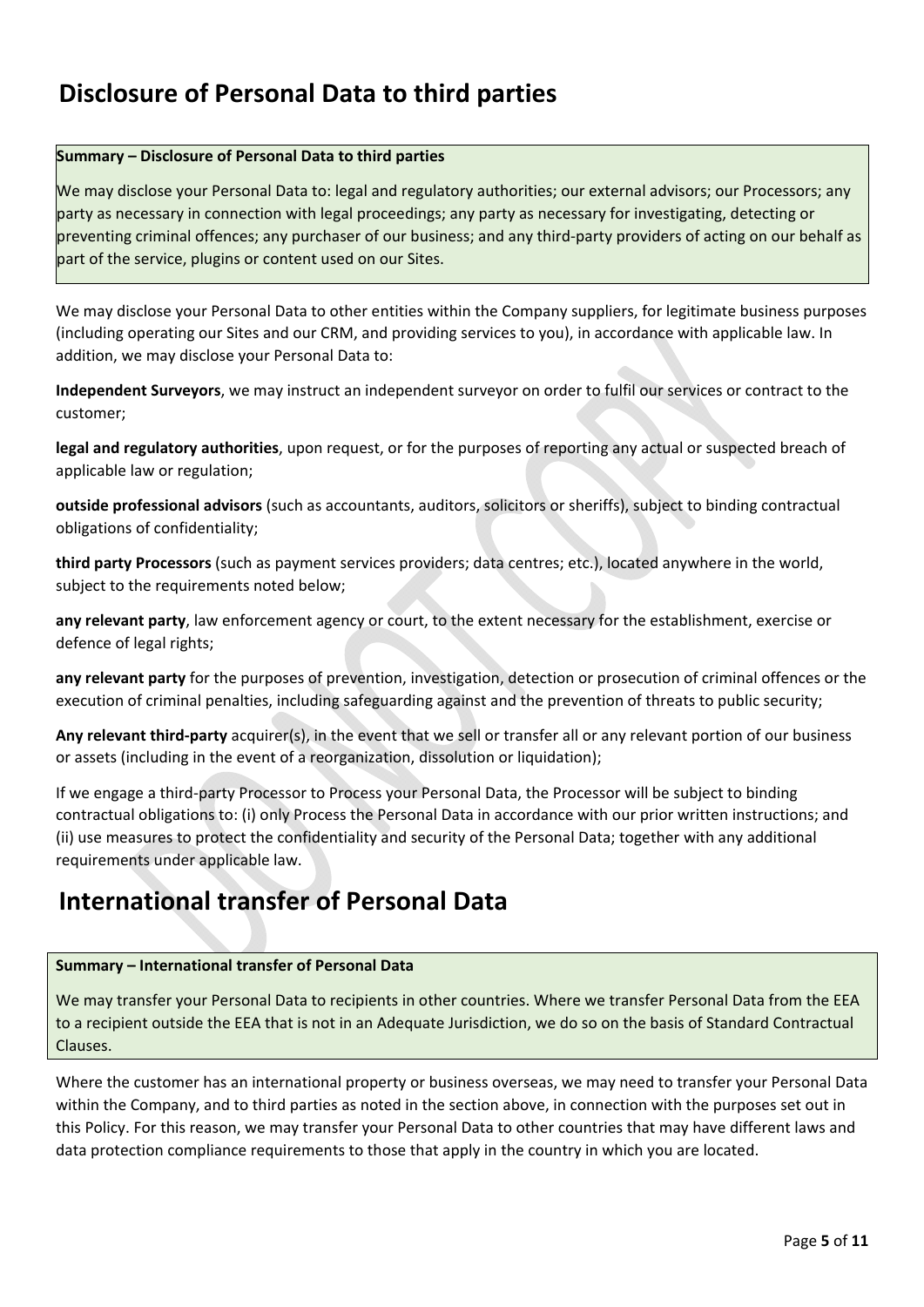Where we transfer your Personal Data from the EEA to recipients located outside the EEA who are not in Adequate Jurisdictions, we do so on the basis of Standard Contractual Clauses. You may request a copy of our Standard Contractual Clauses using the contact details in our terms and conditions.

Please note that when you transfer any Personal Data directly to a Company entity established outside the EEA, we are not responsible for that transfer of your Personal Data. We will nevertheless Process your Personal Data, from the point at which we receive the data, in accordance with the provisions of this Privacy Policy.

## **Data security**

### **Summary – Data security**

We implement appropriate technical and organisational security measures to protect your Personal Data. Please ensure that any Personal Data that you send to us is sent securely.

We have implemented appropriate technical and organisational security measures designed to protect your Personal Data against accidental or unlawful destruction, loss, alteration, unauthorised disclosure, unauthorised access, and other unlawful or unauthorised forms of Processing, in accordance with applicable law.

Because the internet is an open system, the transmission of information via the internet is not completely secure. Although we will implement all reasonable measures to protect your personal data, we cannot guarantee the security of your data transmitted to us using the internet – any such transmission is at your own risk and you are responsible for ensuring that any Personal Data that you send to us are sent securely.

## **Data breach protocol**

## **Summary – Data breach protocol**

We have procedures in place to reduce risk in the event of a data breach.

In the event of a data breach, we have a detect, lockdown, report and investigate procedure in place to ensure minimum risk.

## **Data accuracy**

#### **Summary – Data accuracy**

We take every reasonable step to ensure that your Personal Data are kept accurate and up-to-date and are erased or rectified if we become aware of inaccuracies.

We take every reasonable step to ensure that:

your Personal Data that we Process are accurate and, where necessary, kept up to date; and

any of your Personal Data that we Process that you inform us is inaccurate (having regard to the purposes for which they are Processed) are erased or rectified.

## **Data minimisation**

#### **Summary – Data minimisation**

We take every reasonable step to limit the volume of your Personal Data that we Process to what is necessary.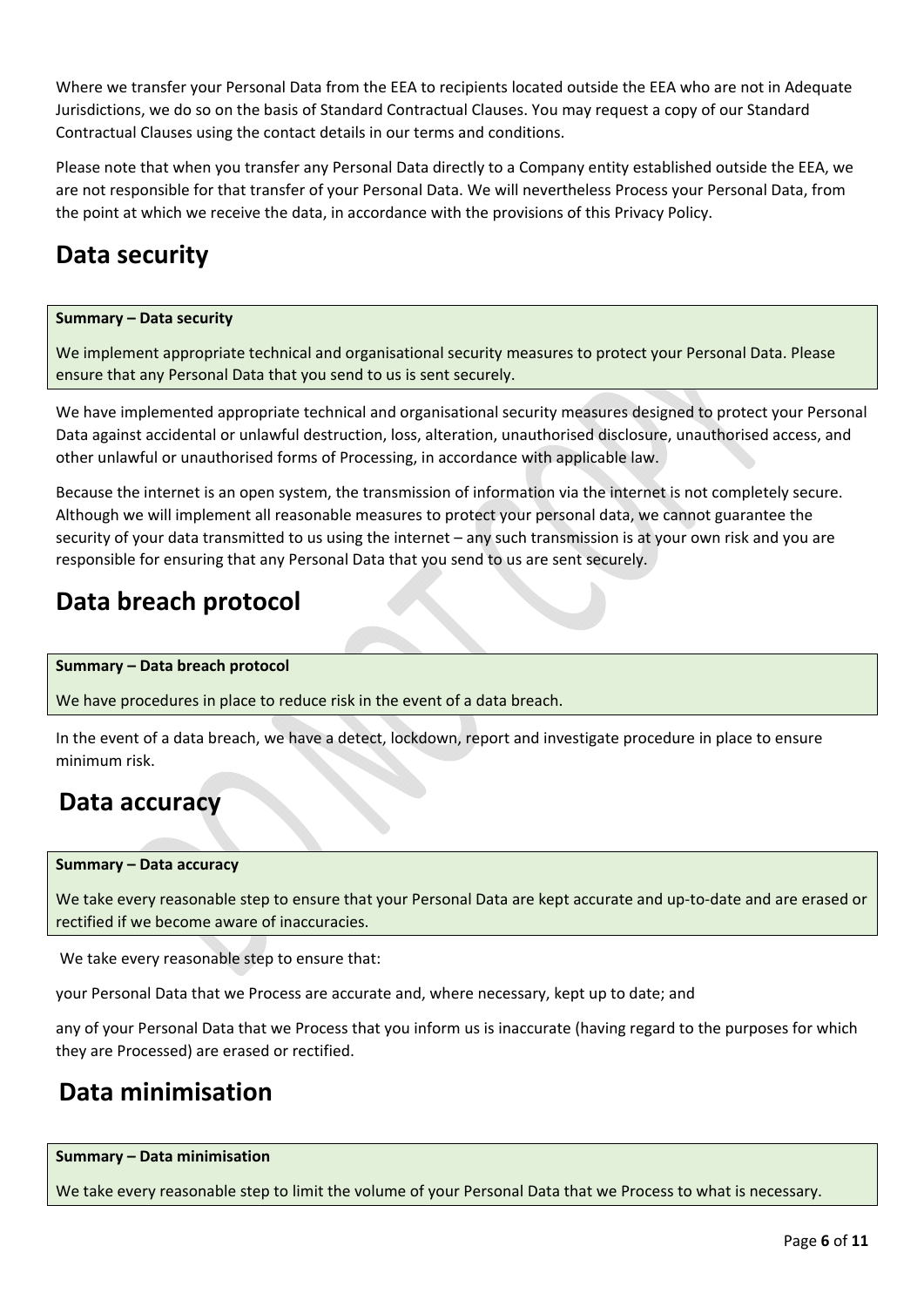We take every reasonable step to ensure that your Personal Data that we Process are limited to the Personal Data reasonably necessary in connection with the purposes set out in this Policy or as required to provide you services or access to our CRM's and Sites.

## **Data retention**

## **Summary – Data retention**

We take every reasonable step to ensure that your Personal Data are only retained for as long as they are needed.

 We take every reasonable step to ensure that your Personal Data are only Processed for the minimum period necessary for the purposes set out in this Policy.

When data has become in-active, we may retain that data for up to 7 years before its removed and securely destroyed.

The criteria for determining the duration for which we will keep your Personal Data are as follows: we will retain copies of your Personal Data in a form that permits identification only for as long as is necessary in connection with the purposes set out in this Policy, unless applicable law requires a longer retention period. In particular, we may retain your Personal Data for the duration of any period necessary to establish, exercise or defend any legal rights.

## **Your legal rights**

## **Summary – Your legal rights**

Under applicable law, you may have a number of rights, including: the right not to provide your Personal Data to us; the right of access to your Personal Data; the right to request rectification of inaccuracies; the right to request the erasure, or restriction of Processing, of your Personal Data; the right to object to the Processing of your Personal Data; the right to have your Personal Data transferred to another Controller; the right to withdraw consent; and the right to lodge complaints with Data Protection Authorities. We may require proof of your identity before we can give effect to these rights.

Subject to applicable law, you may have a number of rights regarding the Processing of your Relevant Personal Data, including:

- the right not to provide your Personal Data to us (however, please note that we may be unable to provide you with the full benefit of our Sites, our CRM's, or our services, if you do not provide us with your Personal Data – e.g., we may not be able to process your orders without the necessary details);
- the right to request access to, or copies of, your Relevant Personal Data, together with information regarding the nature, Processing and disclosure of those Relevant Personal Data;
- the right to request rectification of any inaccuracies in your Relevant Personal Data;
- the right to request, on legitimate grounds:
- erasure of your Relevant Personal Data; or
- restriction of Processing of your Relevant Personal Data;
- the right to object, on legitimate grounds, to the Processing of your Relevant Personal Data by us or on our behalf;
- the right to have certain Relevant Personal Data transferred to another Controller, in a structured, commonly used and machine‐readable format, to the extent applicable;
- where we Process your Relevant Personal Data on the basis of your consent, the right to withdraw that consent (noting that such withdrawal does not affect the lawfulness of any Processing performed prior to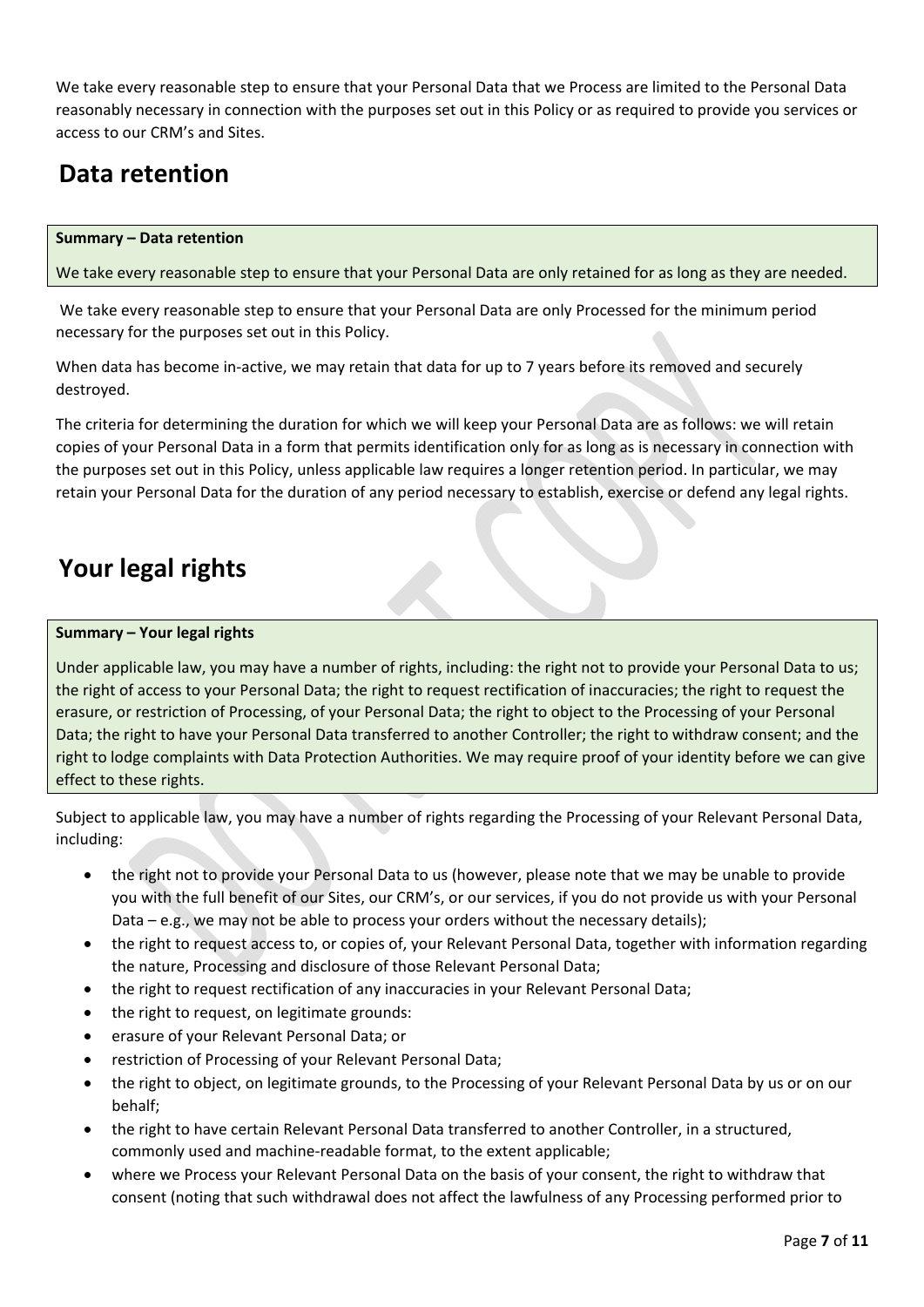the date on which we receive notice of such withdrawal, and does not prevent the Processing of your Personal Data in reliance upon any other available legal bases); and

- the right to lodge complaints with a Data Protection Authority regarding the Processing of your Relevant Personal Data by us or on our behalf.
- we may require proof of your identity before we can give effect to these rights; and
- where your request requires the establishment of additional facts (e.g., a determination of whether any Processing is non‐compliant with applicable law) we will investigate your request reasonably promptly, before deciding what action to take.
- "CRM's" means any application we use to manage data
- "Adequate Jurisdiction" a jurisdiction that has been formally designated by the European Commission as providing an adequate level of protection for Personal Data.
- "Cookie" means a small file that is placed on your device when you visit a website (including our Sites). In this Policy, a reference to a "Cookie" includes analogous technologies such as web beacons and clear GIFs.
- "Controller" means the entity that decides how and why Personal Data are Processed. In many jurisdictions, the Controller has primary responsibility for complying with applicable data protection laws.
- "Data Protection Authority" means an independent public authority that is legally tasked with overseeing compliance with applicable data protection laws.
- "EEA" means the European Economic Area.
- "Personal Data" means information that is about any individual, or from which any individual is directly or indirectly identifiable, in particular by reference to an identifier such as a name, an identification number, location data, an online identifier or to one or more factors specific to the physical, physiological, genetic, mental, economic, cultural or social identity of that individual.
- "Process", "Processing" or "Processed" means anything that is done with any Personal Data, whether or not by automated means, such as collection, recording, organisation, structuring, storage, adaptation or alteration, retrieval, consultation, use, disclosure by transmission, dissemination or otherwise making available, alignment or combination, restriction, erasure or destruction.
- "Processor" means any person or entity that Processes Personal Data on behalf of the Controller (other than employees of the Controller).
- "Relevant Personal Data" means Personal Data in respect of which we are the Controller. It expressly does not include Personal Data of which we are not the Controller.
- "Sensitive Personal Data" means Personal Data about race or ethnicity, political opinions, religious or philosophical beliefs, trade union membership, physical or mental health, sexual life, any actual or alleged criminal offences or penalties, national identification number, or any other information that may be deemed to be sensitive under applicable law.
- "Standard Contractual Clauses" means template transfer clauses adopted by the European Commission or adopted by a Data Protection Authority and approved by the European Commission.
- "Site" means any website operated, or maintained, by us or on our behalf.

## **This does not affect your statutory rights.**

To exercise one or more of these rights, or to ask a question about these rights or any other provision of this Policy, or about our Processing of your Personal Data, please use the contact details provided in the Contact details section at the bottom of this page.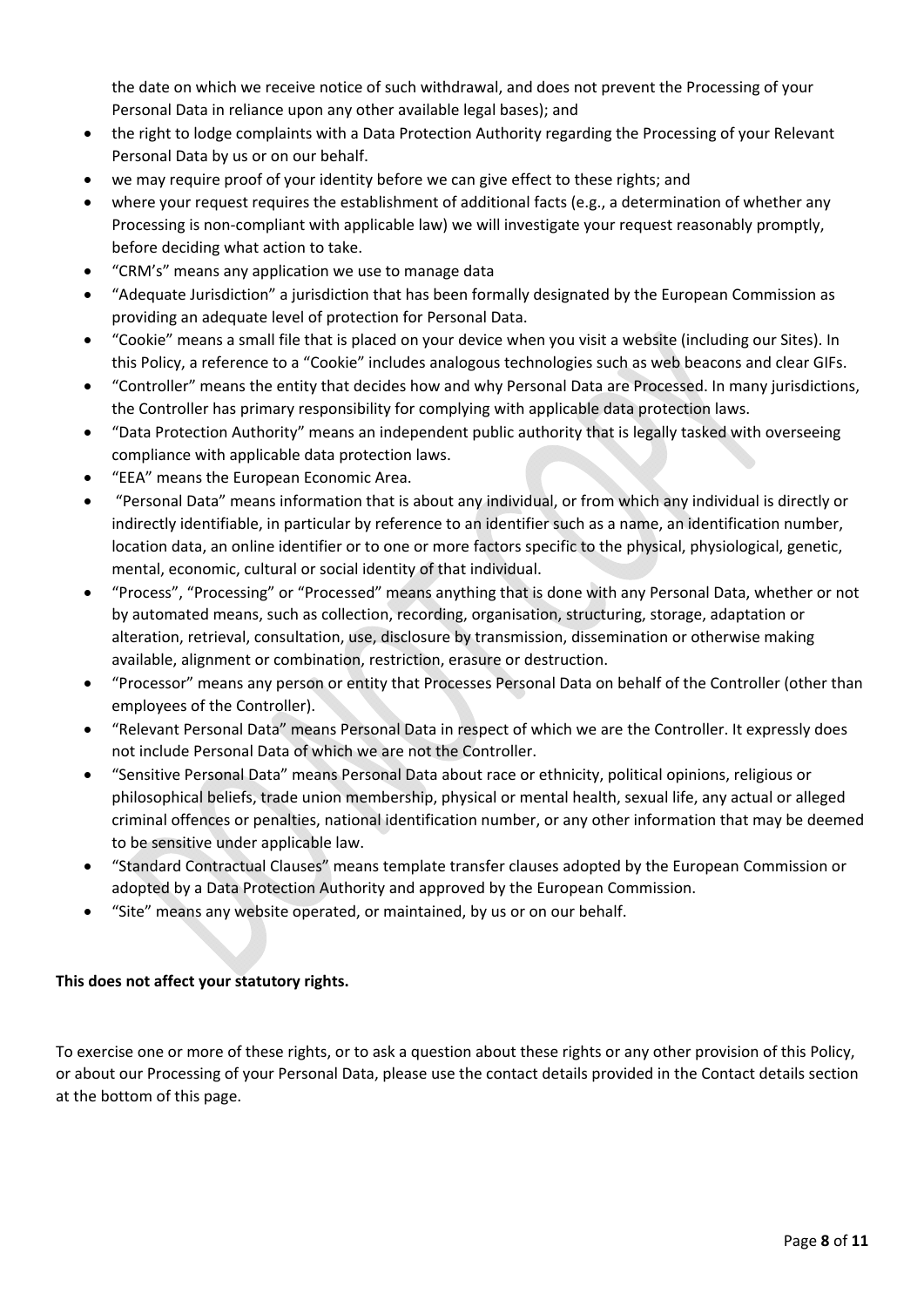## **Cookies and similar technologies (Cookie Policy)**

### **Summary – Cookies and similar technologies**

We may Process your Personal Data by placing or reading Cookies and similar technologies.

When you visit a Site or use an App we may place Cookies onto your device, or read Cookies already on your device, subject always to obtaining your consent, where required, in accordance with applicable law. We use Cookies to record information about your device, your browser and, in some cases, your preferences and browsing habits. We may Process your Personal Data through Cookies and similar technologies.

#### **Cookie Policy for Our Website**

This is the Cookie Policy for Our Website, accessible from **jakb.co.uk**

#### **What Are Cookies**

As is common practice with almost all professional websites this site uses cookies, which are tiny files that are downloaded to your computer, to improve your experience. This page describes what information they gather, how we use it and why we sometimes need to store these cookies. We will also share how you can prevent these cookies from being stored however this may downgrade or 'break' certain elements of the sites functionality.

#### **How We Use Cookies**

We use cookies for a variety of reasons detailed below. Unfortunately in most cases there are no industry standard options for disabling cookies without completely disabling the functionality and features they add to this site. It is recommended that you leave on all cookies if you are not sure whether you need them or not in case they are used to provide a service that you use.

## **Disabling Cookies**

You can prevent the setting of cookies by adjusting the settings on your browser (see your browser Help for how to do this). Be aware that disabling cookies will affect the functionality of this and many other websites that you visit. Disabling cookies will usually result in also disabling certain functionality and features on our site. Therefore it is recommended that you do not disable cookies.

## **The Cookies We Set**

This site uses Google Analytics which is one of the most widespread and trusted analytics solution on the web for helping us to understand how you use the site and ways that we can improve your experience. These cookies may track things such as how long you spend on the site and the pages that you visit so we can continue to produce engaging content. For more information on Google Analytics cookies, see the official Google Analytics page.

We also use social media buttons and/or plugins on this site that allow you to connect with your social network in various ways. For these to work the following social media sites including; Instagram, Twitter, Facebook and LinkedIN, will set cookies through our site which may be used to enhance your profile on their site or contribute to the data they hold for various purposes outlined in their respective privacy policies.

## **Contact details**

The Company, or Company affiliate may be contacted at the relevant address set out below.

You may contact us about your direct marketing preference by emailing: survey@jakb.co.uk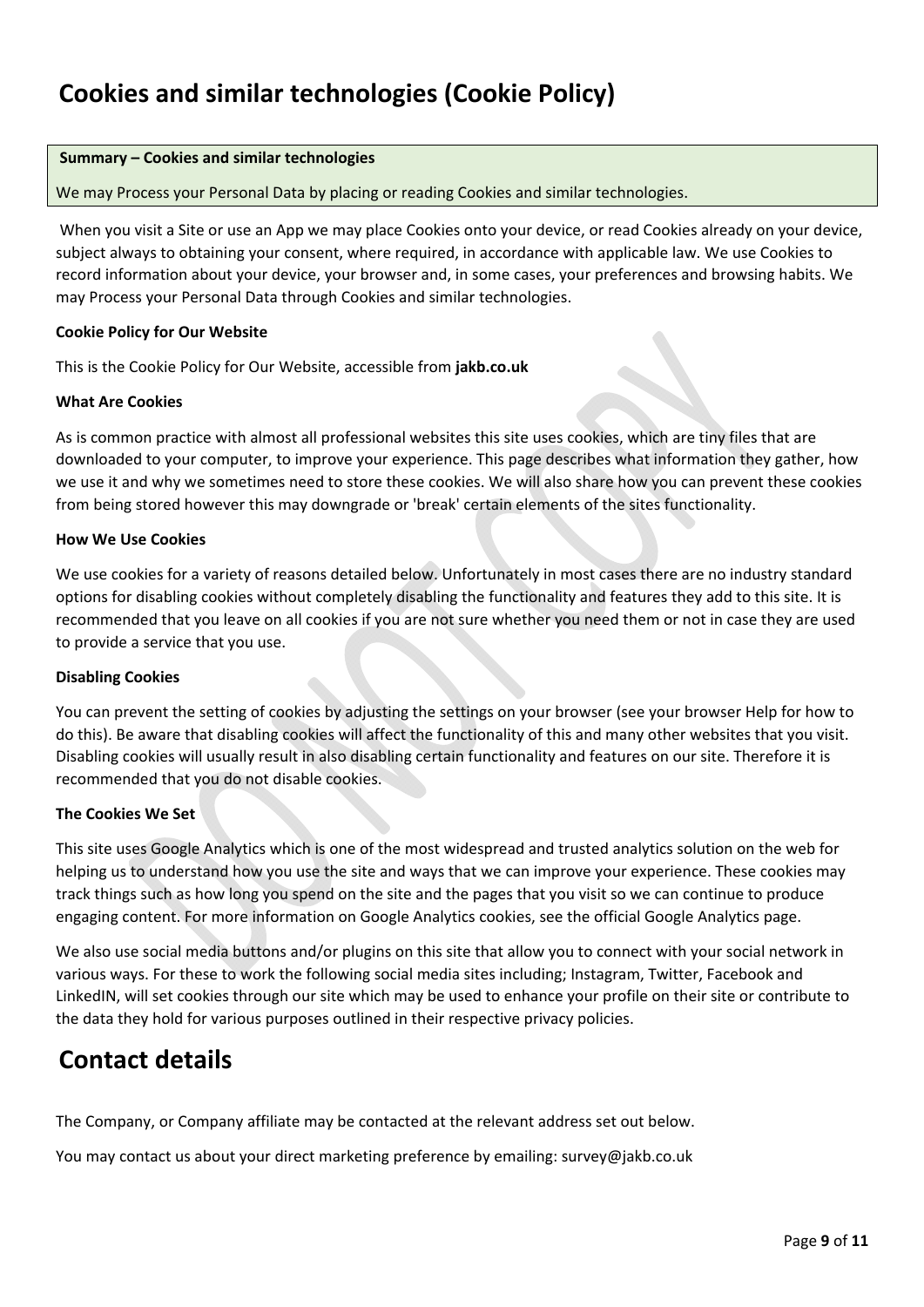If you wish to be taken off our contact list for direct marketing, or if you have any comments, questions or concerns about any of the information in this Policy, or any other issues relating to the Processing of Personal Data carried out by us, or on our behalf, please contact:

**Jeffrey Alexander Limited Liability Partnership**  City View House, 5 Union Street Manchester, M12 4JD Tel. 0161 839 2181 survey@jakb.co.uk

## **Definitions**

"**Survey**" means a survey conducted or instructed on a property by Jeffrey Alexander Limited Liability Partnership.

"**Services**" means any services provided by Jeffrey Alexander Limited Liability Partnership.

"**CRM**" means any application made available by us (including where we make such applications available via third party stores or marketplaces, or by any other means).

"**Adequate Jurisdiction**" a jurisdiction that has been formally designated by the European Commission as providing an adequate level of protection for Personal Data.

"**Cookie**" means a small file that is placed on your device when you visit a website (including our Sites). In this Policy, a reference to a "Cookie" includes analogous technologies such as web beacons and clear GIFs.

"**Controller**" means the entity that decides how and why Personal Data are Processed. In many jurisdictions, the Controller has primary responsibility for complying with applicable data protection laws.

"**Data Protection Authority**" means an independent public authority that is legally tasked with overseeing compliance with applicable data protection laws.

"**EEA**" means the European Economic Area.

 "**Personal Data**" means information that is about any individual, or from which any individual is directly or indirectly identifiable, in particular by reference to an identifier such as a name, an identification number, location data, an online identifier or to one or more factors specific to the physical, physiological, genetic, mental, economic, cultural or social identity of that individual.

"**Process**", "**Processing**" or "**Processed**" means anything that is done with any Personal Data, whether or not by automated means, such as collection, recording, organisation, structuring, storage, adaptation or alteration, retrieval, consultation, use, disclosure by transmission, dissemination or otherwise making available, alignment or combination, restriction, erasure or destruction.

"**Processor**" means any person or entity that Processes Personal Data on behalf of the Controller (other than employees of the Controller).

"**Relevant Personal Data**" means Personal Data in respect of which we are the Controller. It expressly does not include Personal Data of which we are not the Controller.

"**Sensitive Personal Data**" means Personal Data about race or ethnicity, political opinions, religious or philosophical beliefs, trade union membership, physical or mental health, sexual life, any actual or alleged criminal offences or penalties, national identification number, or any other information that may be deemed to be sensitive under applicable law.